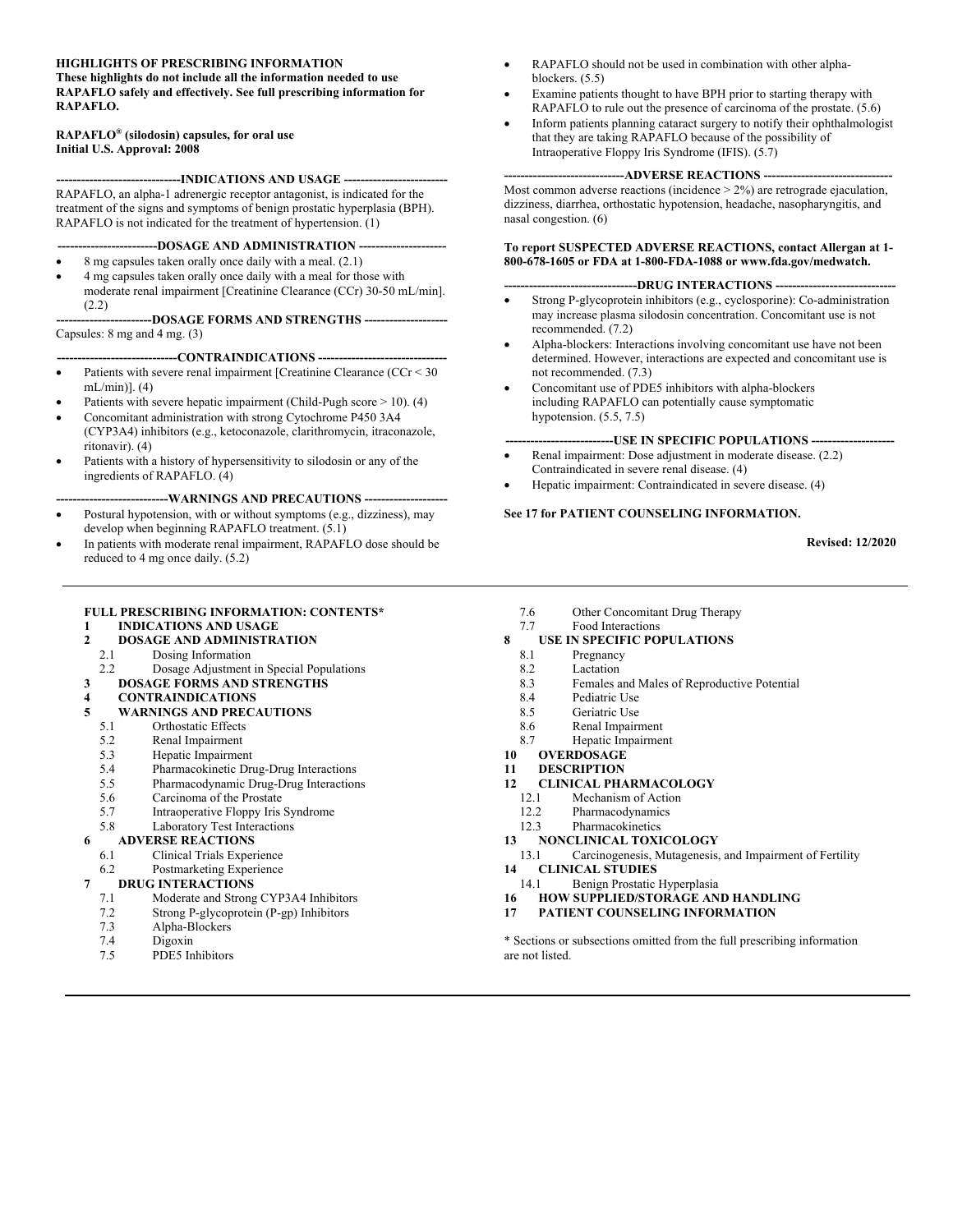### **FULL PRESCRIBING INFORMATION**

### **1 INDICATIONS AND USAGE**

RAPAFLO<sup>®</sup>, a selective alpha-1 adrenergic receptor antagonist, is indicated for the treatment of the signs and symptoms of benign prostatic hyperplasia (BPH) *[see CLINICAL STUDIES (14)].* RAPAFLO is not indicated for the treatment of hypertension.

# **2 DOSAGE AND ADMINISTRATION**

#### **2.1 Dosing Information**

The recommended dose is 8 mg orally once daily with a meal.

Patients who have difficulty swallowing pills and capsules may carefully open the RAPAFLO capsule and sprinkle the powder inside on a tablespoonful of applesauce. The applesauce should be swallowed immediately (within 5 minutes) without chewing and followed with an 8 oz glass of cool water to ensure complete swallowing of the powder. The applesauce used should not be hot, and it should be soft enough to be swallowed without chewing. Any powder/applesauce mixture should be used immediately (within 5 minutes) and not stored for future use. Subdividing the contents of a RAPAFLO capsule is not recommended *[see CLINICAL PHARMACOLOGY (12.3)].*

# **2.2 Dosage Adjustment in Special Populations**

Renal impairment: RAPAFLO is contraindicated in patients with severe renal impairment (CCr < 30 mL/min). In patients with moderate renal impairment (CCr 30-50 mL/min), the dose should be reduced to 4 mg once daily taken with a meal. No dosage adjustment is needed in patients with mild renal impairment (CCr 50-80 mL/min) *[see CONTRAINDICATIONS (4), WARNINGS AND PRECAUTIONS (5.2), USE IN SPECIFIC POPULATIONS (8.6) and CLINICAL PHARMACOLOGY (12.3)].*

Hepatic impairment: RAPAFLO has not been studied in patients with severe hepatic impairment (Child-Pugh score > 10) and is therefore contraindicated in these patients. No dosage adjustment is needed in patients with mild or moderate hepatic impairment *[see CONTRAINDICATIONS (4), WARNINGS AND PRECAUTIONS (5.3), USE IN SPECIFIC POPULATIONS (8.7) and CLINICAL PHARMACOLOGY (12.3)].*

### **3 DOSAGE FORMS AND STRENGTHS**

The 8 mg capsules are white, opaque, hard #1 gelatin capsules imprinted with "WATSON 152" in green on the cap and "8 mg" in green on the body.

The 4 mg capsules are white, opaque, hard #3 gelatin capsules imprinted with "WATSON 151" in gold on the cap and "4 mg" in gold on the body.

# **4 CONTRAINDICATIONS**

- Severe renal impairment  $(CCr < 30$  mL/min)
- Severe hepatic impairment (Child-Pugh score  $> 10$ )
- Concomitant administration with strong Cytochrome P450 3A4 (CYP3A4) inhibitors (e.g., ketoconazole, clarithromycin, itraconazole, ritonavir) *[see DRUG INTERACTIONS (7.1)]*
- Patients with a history of hypersensitivity to silodosin or any of the ingredients of RAPAFLO *[see ADVERSE REACTIONS (6.2) and DESCRIPTION (11)]*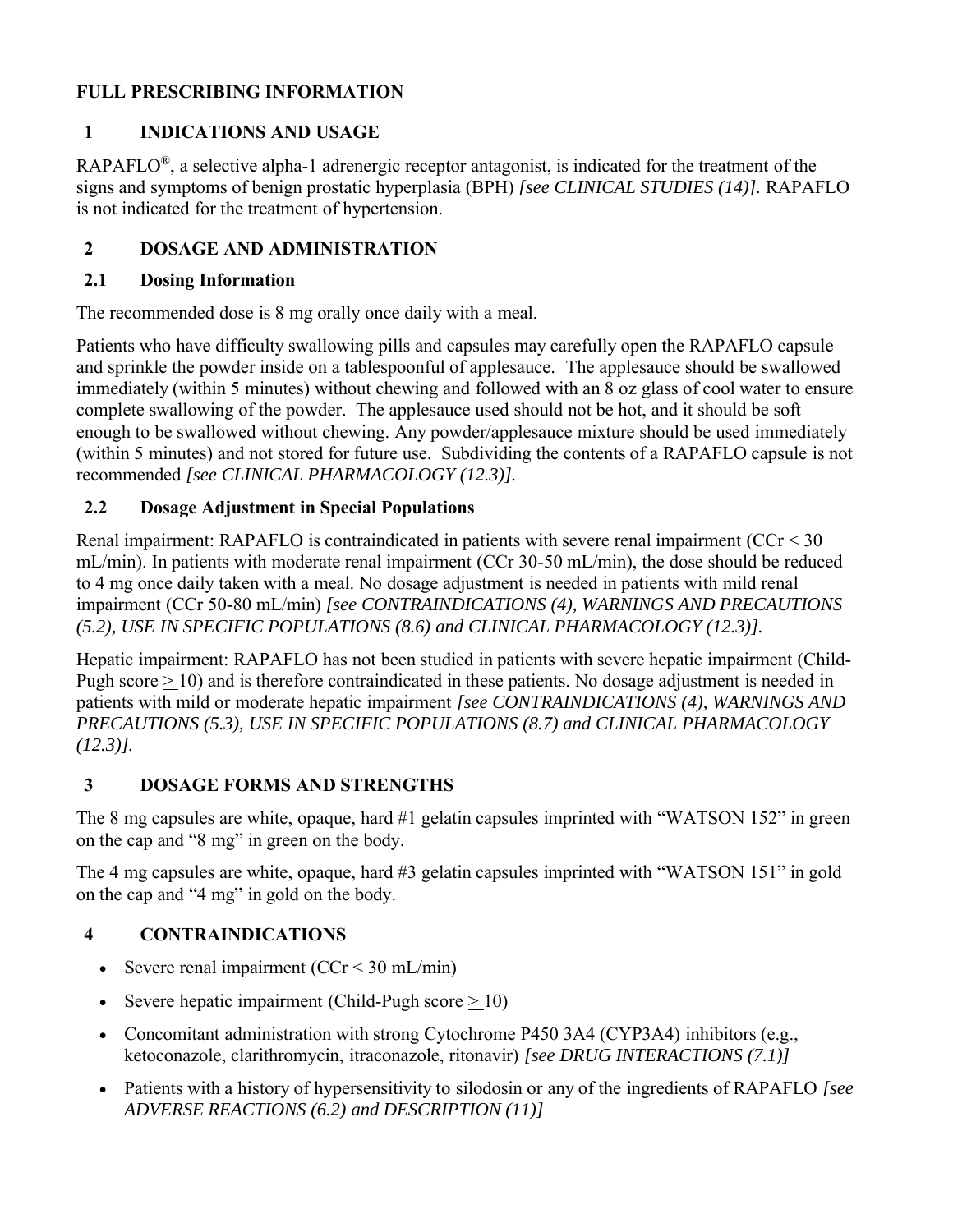# **5 WARNINGS AND PRECAUTIONS**

### **5.1 Orthostatic Effects**

Postural hypotension, with or without symptoms (e.g., dizziness) may develop when beginning RAPAFLO treatment. As with other alpha-blockers, there is potential for syncope. Patients should be cautioned about driving, operating machinery, or performing hazardous tasks when initiating therapy *[see ADVERSE REACTIONS (6), USE IN SPECIFIC POPULATIONS (8.5), CLINICAL PHARMACOLOGY (12.2), and PATIENT COUNSELING INFORMATION (17)].*

# **5.2 Renal Impairment**

In a clinical pharmacology study, plasma concentrations (AUC and  $C_{\text{max}}$ ) of silodosin were approximately three times higher in subjects with moderate renal impairment compared with subjects with normal renal function, while half-lives of silodosin doubled in duration. The dose of RAPAFLO should be reduced to 4 mg in patients with moderate renal impairment. Exercise caution and monitor such patients for adverse events *[see USE IN SPECIFIC POPULATIONS (8.6) and CLINICAL PHARMACOLOGY (12.3)].*

RAPAFLO is contraindicated in patients with severe renal impairment *[see CONTRAINDICATIONS (4)].*

# **5.3 Hepatic Impairment**

RAPAFLO has not been tested in patients with severe hepatic impairment, and therefore, should not be prescribed to such patients *[see CONTRAINDICATIONS (4), USE IN SPECIFIC POPULATIONS (8.7) and CLINICAL PHARMACOLOGY (12.3)].*

# **5.4 Pharmacokinetic Drug-Drug Interactions**

In a drug interaction study, co-administration of a single 8 mg dose of RAPAFLO with 400 mg ketoconazole, a strong CYP3A4 inhibitor, caused a 3.8-fold increase in maximum plasma silodosin concentrations and 3.2-fold increase in silodosin exposure (i.e., AUC). Concomitant use of ketoconazole or other strong CYP3A4 inhibitors (e.g., itraconazole, clarithromycin, ritonavir) is therefore contraindicated *[see DRUG INTERACTIONS (7.1)].*

### **5.5 Pharmacodynamic Drug-Drug Interactions**

The pharmacodynamic interactions between silodosin and other alpha-blockers have not been determined. However, interactions may be expected, and RAPAFLO should not be used in combination with other alpha-blockers *[see DRUG INTERACTIONS (7.3)].*

A specific pharmacodynamic interaction study between silodosin and antihypertensive agents has not been performed. However, patients in the Phase 3 clinical studies taking concomitant antihypertensive medications with RAPAFLO did not experience a significant increase in the incidence of syncope, dizziness, or orthostasis. Nevertheless, exercise caution during concomitant use with antihypertensives and monitor patients for possible adverse events *[see ADVERSE REACTIONS (6.1) and DRUG INTERACTIONS (7.6)].*

Caution is also advised when alpha-adrenergic blocking agents including RAPAFLO are coadministered with PDE5 inhibitors. Alpha-adrenergic blockers and PDE5 inhibitors are both vasodilators that can lower blood pressure. Concomitant use of these two drug classes can potentially cause symptomatic hypotension *[see DRUG INTERACTIONS (7.5)].*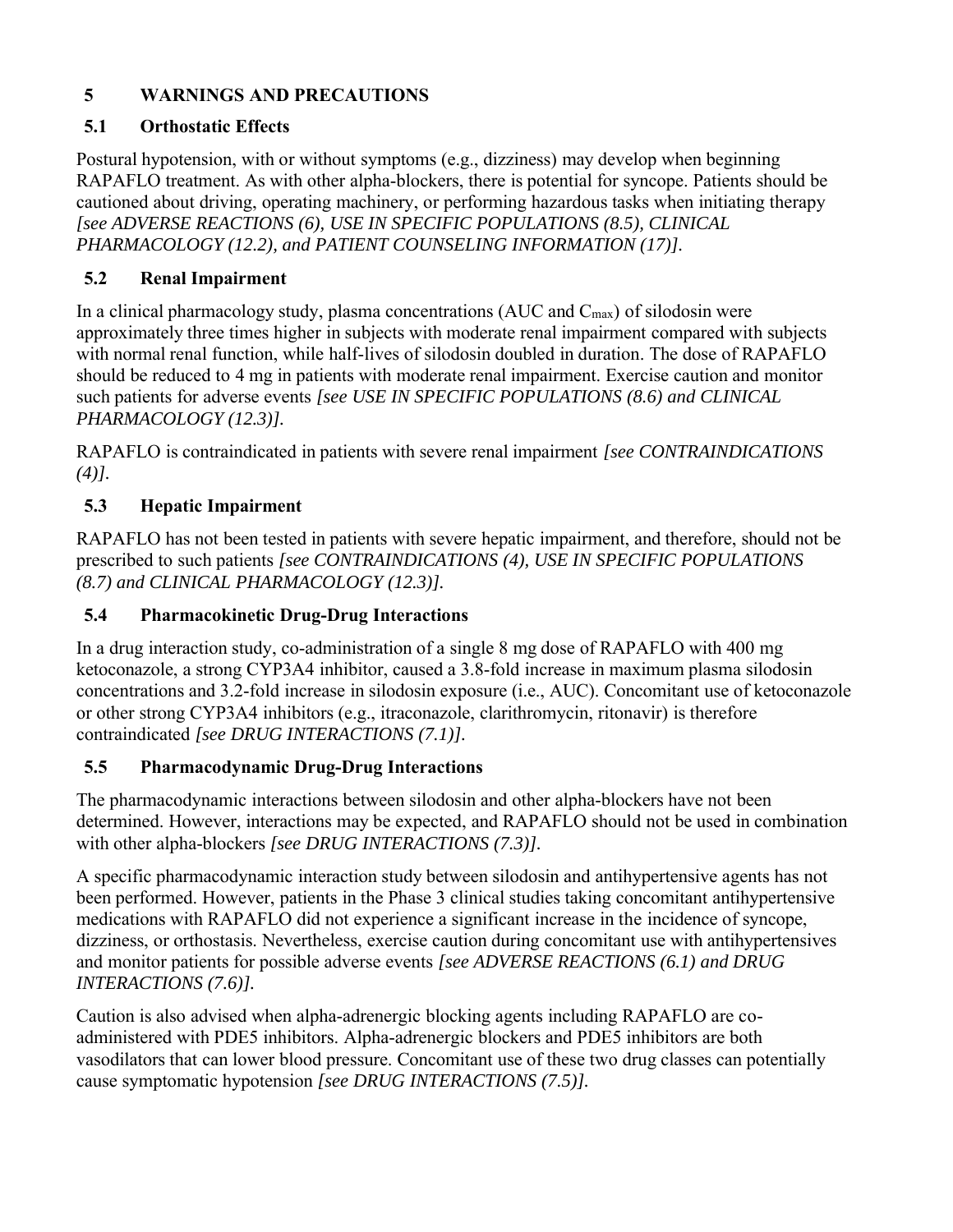### **5.6 Carcinoma of the Prostate**

Carcinoma of the prostate and BPH cause many of the same symptoms. These two diseases frequently co-exist. Therefore, patients thought to have BPH should be examined prior to starting therapy with RAPAFLO to rule out the presence of carcinoma of the prostate.

# **5.7 Intraoperative Floppy Iris Syndrome**

Intraoperative Floppy Iris Syndrome has been observed during cataract surgery in some patients on alpha-1 blockers or previously treated with alpha-1 blockers. This variant of small pupil syndrome is characterized by the combination of a flaccid iris that billows in response to intraoperative irrigation currents; progressive intraoperative miosis despite preoperative dilation with standard mydriatic drugs; and potential prolapse of the iris toward the phacoemulsification incisions. Patients planning cataract surgery should be told to inform their ophthalmologist that they are taking RAPAFLO *[see ADVERSE REACTIONS (6.1)].*

# **5.8 Laboratory Test Interactions**

No laboratory test interactions were observed during clinical evaluations. Treatment with RAPAFLO for up to 52 weeks had no significant effect on prostate-specific antigen (PSA).

# **6 ADVERSE REACTIONS**

### **6.1 Clinical Trials Experience**

Because clinical trials are conducted under widely varying conditions, adverse reaction rates observed in the clinical trials of a drug cannot be directly compared to rates in the clinical trials of another drug and may not reflect the rates observed in clinical practice.

In U.S. clinical trials, 897 patients with BPH were exposed to 8 mg RAPAFLO daily. This includes 486 patients exposed for 6 months and 168 patients exposed for 1 year. The population was 44 to 87 years of age, and predominantly Caucasian. Of these patients, 42.8% were 65 years of age or older and 10.7% were 75 years of age or older.

In double-blind, placebo controlled, 12-week clinical trials, 466 patients were administered RAPAFLO and 457 patients were administered placebo. At least one treatment-emergent adverse reaction was reported by 55.2% of RAPAFLO treated patients (36.8% for placebo treated). The majority (72.1%) of adverse reactions for the RAPAFLO treated patients (59.8% for placebo treated) were qualified by the investigator as mild. A total of 6.4% of RAPAFLO treated patients (2.2% for placebo treated) discontinued therapy due to an adverse reaction (treatment-emergent), the most common reaction being retrograde ejaculation (2.8%) for RAPAFLO treated patients. Retrograde ejaculation is reversible upon discontinuation of treatment.

### *Adverse Reactions observed in at least 2% of patients:*

The incidence of treatment-emergent adverse reactions listed in the following table were derived from two 12-week, multicenter, double-blind, placebo-controlled clinical studies of RAPAFLO 8 mg daily in BPH patients. Adverse reactions that occurred in at least 2% of patients treated with RAPAFLO and more frequently than with placebo are shown in Table 1.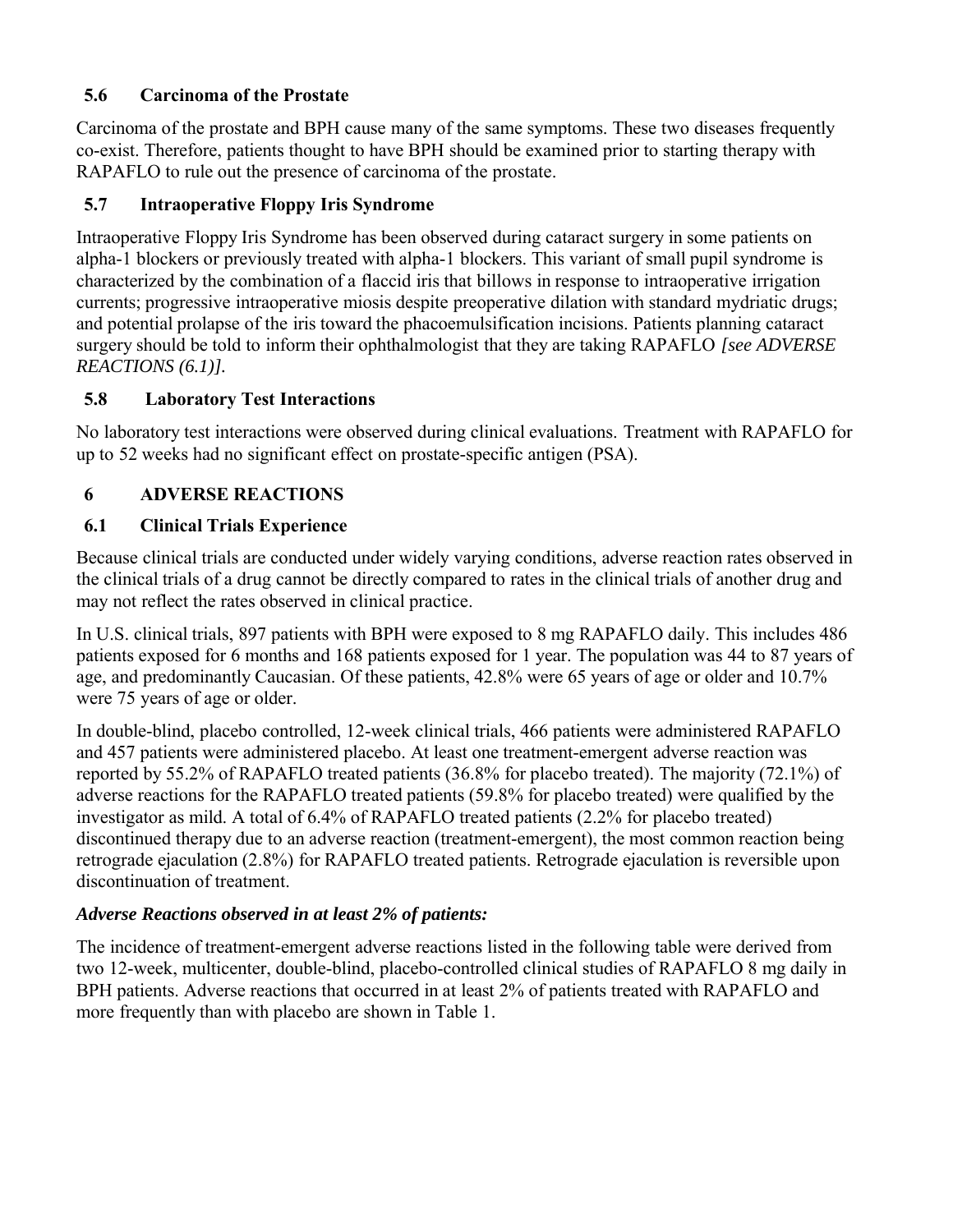# **Table 1 Adverse Reactions Occurring in ≥ 2% of Patients in 12-week, Placebo-Controlled Clinical Trials**

| <b>Adverse Reactions</b> | RAPAFLO Placebo N<br>$N = 466 n$<br>(%) | 457<br>$\mathbf n$<br>$\mathcal{O}'_0$ |
|--------------------------|-----------------------------------------|----------------------------------------|
| Retrograde Ejaculation   | 131 (28.1)                              | 4 (0.9)                                |
| <b>Dizziness</b>         | 15(3.2)                                 | 5(1.1)                                 |
| Diarrhea                 | 12(2.6)                                 | 6(1.3)                                 |
| Orthostatic Hypotension  | 12(2.6)                                 | 7(1.5)                                 |
| Headache                 | 11(2.4)                                 | 4 (0.9)                                |
| Nasopharyngitis          | (2.4)                                   | 10(2.2)                                |
| <b>Nasal Congestion</b>  |                                         | (0.2)                                  |

In the two 12-week, placebo-controlled clinical trials, the following adverse events were reported by between 1% and 2% of patients receiving RAPAFLO and occurred more frequently than with placebo: insomnia, PSA increased, sinusitis, abdominal pain, asthenia, and rhinorrhea. One case of syncope in a patient taking prazosin concomitantly and one case of priapism were reported in the RAPAFLO treatment group.

In a 9-month open-label safety study of RAPAFLO, one case of Intraoperative Floppy Iris Syndrome (IFIS) was reported.

### **6.2 Postmarketing Experience**

The following adverse reactions have been identified during post approval use of silodosin. Because these reactions are reported voluntarily from a population of uncertain size, it is not always possible to reliably estimate their frequency or establish a causal relationship to drug exposure:

Skin and subcutaneous tissue disorders: *toxic skin eruption, purpura, skin rash, pruritus, and urticaria*

Hepatobiliary disorders: *jaundice, impaired hepatic function associated with increased transaminase values*

Immune system disorders: *allergic-type reactions, not limited to skin reactions including swollen tongue and pharyngeal edema resulting in serious outcomes*

### **7 DRUG INTERACTIONS**

#### **7.1 Moderate and Strong CYP3A4 Inhibitors**

In a clinical metabolic inhibition study, a 3.8-fold increase in silodosin maximum plasma concentrations and 3.2-fold increase in silodosin exposure were observed with concurrent administration of a strong CYP3A4 inhibitor, 400 mg ketoconazole. Use of strong CYP3A4 inhibitors such as itraconazole or ritonavir may cause plasma concentrations of silodosin to increase. Concomitant administration of strong CYP3A4 inhibitors and RAPAFLO is contraindicated *[see CONTRAINDICATIONS (4), WARNINGS AND PRECAUTIONS (5.4) and CLINICAL PHARMACOLOGY (12.3)].*

The effect of moderate CYP3A4 inhibitors on the pharmacokinetics of silodosin has not been evaluated. Concomitant administration with moderate CYP3A4 inhibitors (e.g., diltiazem, erythromycin, verapamil) may increase concentration of RAPAFLO. Exercise caution and monitor patients for adverse events when co-administering RAPAFLO with moderate CYP3A4 inhibitors.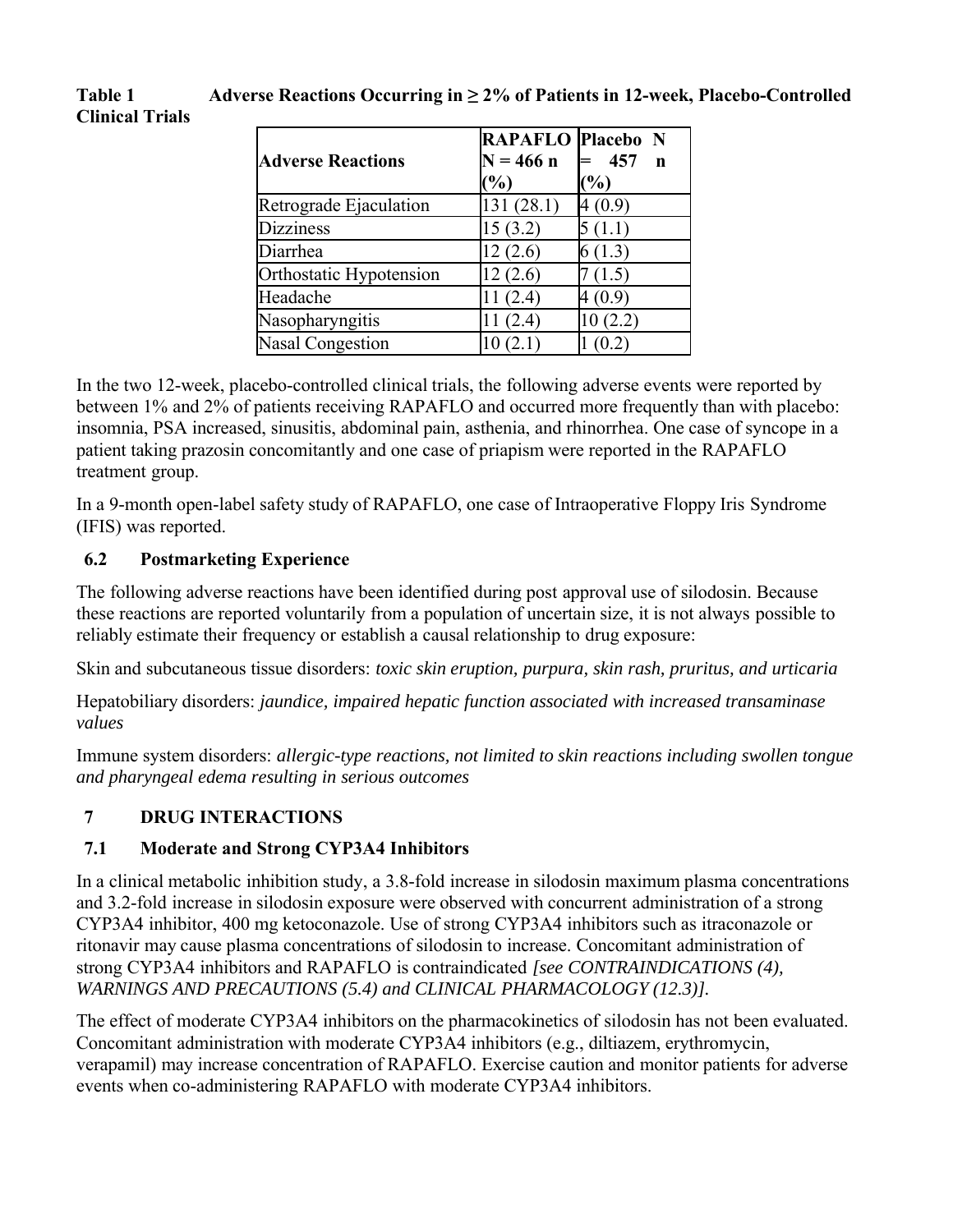# **7.2 Strong P-glycoprotein (P-gp) Inhibitors**

*In vitro* studies indicated that silodosin is a P-gp substrate. Ketoconazole, a CYP3A4 inhibitor that also inhibits P-gp, caused significant increase in exposure to silodosin. Inhibition of P-gp may lead to increased silodosin concentration. RAPAFLO is therefore not recommended in patients taking strong Pgp inhibitors such as cyclosporine *[see CLINICAL PHARMACOLOGY (12.3)].*

# **7.3 Alpha-Blockers**

The pharmacodynamic interactions between silodosin and other alpha-blockers have not been determined. However, interactions may be expected, and RAPAFLO should not be used in combination with other alpha-blockers *[see WARNINGS AND PRECAUTIONS (5.5)].*

# **7.4 Digoxin**

The effect of co-administration of RAPAFLO and digoxin 0.25 mg/day for 7 days was evaluated in a clinical trial in 16 healthy males, aged 18 to 45 years. Concomitant administration of RAPAFLO and digoxin did not significantly alter the steady state pharmacokinetics of digoxin. No dose adjustment is required.

# **7.5 PDE5 Inhibitors**

Co-administration of RAPAFLO with a single dose of 100 mg sildenafil or 20 mg tadalafil was evaluated in a placebo-controlled clinical study that included 24 healthy male subjects, 45 to 78 years of age. Orthostatic vital signs were monitored in the 12-hour period following concomitant dosing. During this period, the total number of positive orthostatic test results was greater in the group receiving RAPAFLO plus a PDE5 inhibitor compared with RAPAFLO alone. No events of symptomatic orthostasis or dizziness were reported in subjects receiving RAPAFLO with a PDE5 inhibitor.

# **7.6 Other Concomitant Drug Therapy**

### Antihypertensives

The pharmacodynamic interactions between silodosin and antihypertensives have not been rigorously investigated in a clinical study. However, approximately one-third of the patients in clinical studies used concomitant antihypertensive medications with RAPAFLO. The incidence of dizziness and orthostatic hypotension in these patients was higher than in the general silodosin population (4.6% versus 3.8% and 3.4% versus 3.2%, respectively). Exercise caution during concomitant use with antihypertensives and monitor patients for possible adverse events *[see WARNINGS AND PRECAUTIONS (5.5)].*

### Metabolic Interactions

*In vitro* data indicate that silodosin does not have the potential to inhibit or induce cytochrome P450 enzyme systems.

### **7.7 Food Interactions**

The effect of a moderate fat, moderate calorie meal on silodosin pharmacokinetics was variable and decreased silodosin maximum plasma concentration  $(C_{\text{max}})$  by approximately 18 to 43% and exposure (AUC) by 4 to 49% across three different studies. Safety and efficacy clinical trials for RAPAFLO were always conducted in the presence of food intake. Patients should be instructed to take silodosin with a meal to reduce risk of adverse events *[see CLINICAL PHARMACOLOGY (12.3)].*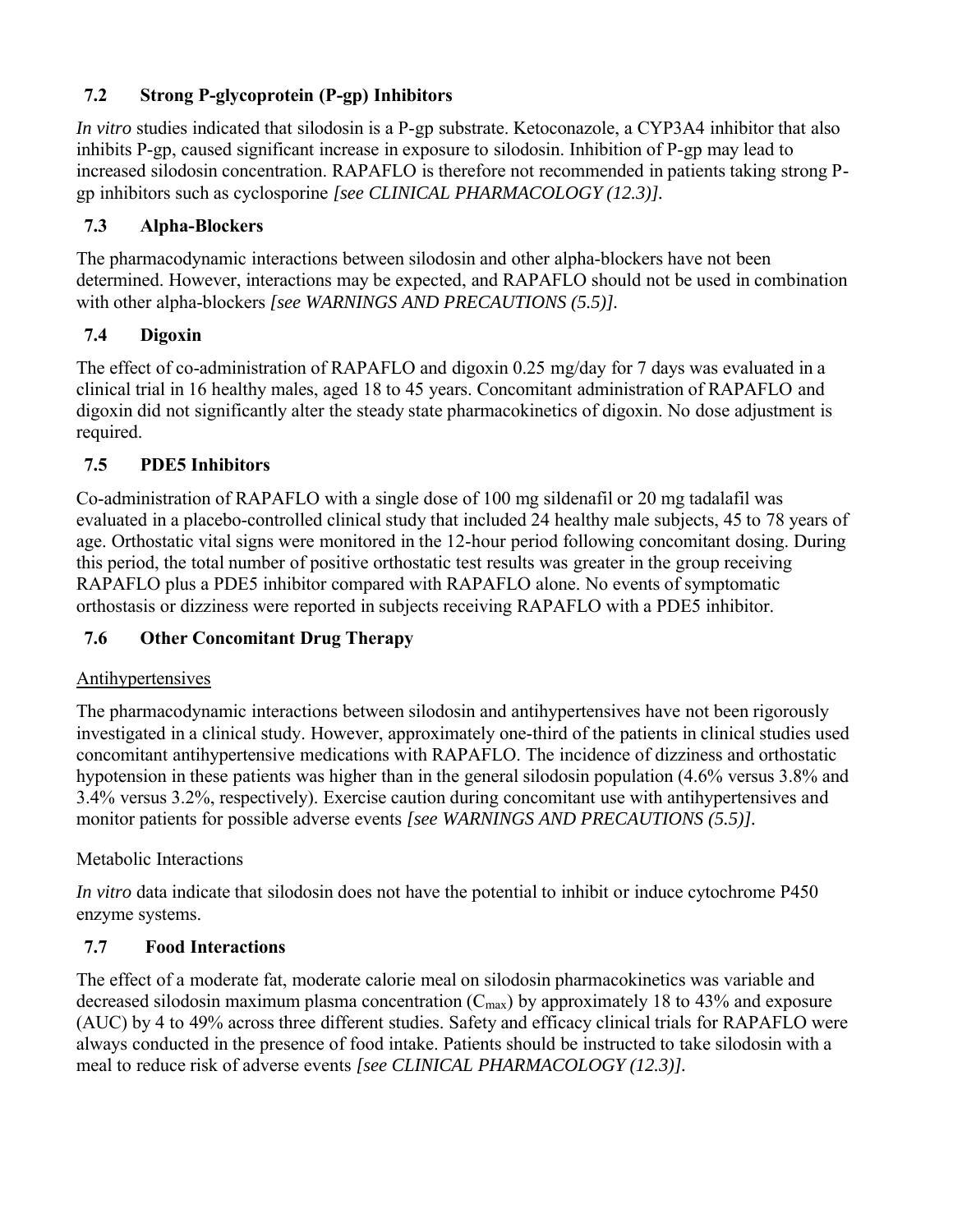# **8 USE IN SPECIFIC POPULATIONS**

# **8.1 Pregnancy**

### Risk Summary

RAPAFLO is not indicated for use in females.

#### **8.2 Lactation**

RAPAFLO is not indicated for use in females.

# **8.3 Females and Males of Reproductive Potential**

### Infertility

# *Males*

Possible effects on male fertility could be observed based on findings in rats at exposures that were at least two times higher than at the MRHD (based on AUC). These findings may be reversible, and the clinical relevance is unknown *[see NONCLINICAL TOXICOLOGY (13.1)].*

# **8.4 Pediatric Use**

RAPAFLO is not indicated for use in pediatric patients. Safety and effectiveness in pediatric patients have not been established.

# **8.5 Geriatric Use**

In double-blind, placebo-controlled, 12-week clinical studies of RAPAFLO, 259 (55.6%) were under 65 years of age, 207 (44.4%) patients were 65 years of age and over, while 60 (12.9%) patients were 75 years of age and over. Orthostatic hypotension was reported in 2.3% of RAPAFLO patients < 65 years of age (1.2% for placebo), 2.9% of RAPAFLO patients  $> 65$  years of age (1.9% for placebo), and 5.0% of patients  $> 75$  years of age (0% for placebo). There were otherwise no significant differences in safety or effectiveness between older and younger patients *[see CLINICAL PHARMACOLOGY (12.3)].*

### **8.6 Renal Impairment**

The effect of renal impairment on silodosin pharmacokinetics was evaluated in a single dose study of six male patients with moderate renal impairment and seven male subjects with normal renal function. Plasma concentrations of silodosin were approximately three times higher in subjects with moderate renal impairment compared with subjects with normal renal function.

RAPAFLO should be reduced to 4 mg per day in patients with moderate renal impairment. Exercise caution and monitor patients for adverse events.

RAPAFLO has not been studied in patients with severe renal impairment. RAPAFLO is contraindicated in patients with severe renal impairment *[see CONTRAINDICATIONS (4)*, *WARNINGS AND PRECAUTIONS (5.2) and CLINICAL PHARMACOLOGY (12.3)].*

### **8.7 Hepatic Impairment**

In a study comparing nine male patients with moderate hepatic impairment (Child-Pugh scores 7 to 9), to nine healthy male subjects, the single dose pharmacokinetics of silodosin were not significantly altered in patients with hepatic impairment. No dosing adjustment is required in patients with mild or moderate hepatic impairment.

RAPAFLO has not been studied in patients with severe hepatic impairment. RAPAFLO is contraindicated in patients with severe hepatic impairment *[see CONTRAINDICATIONS*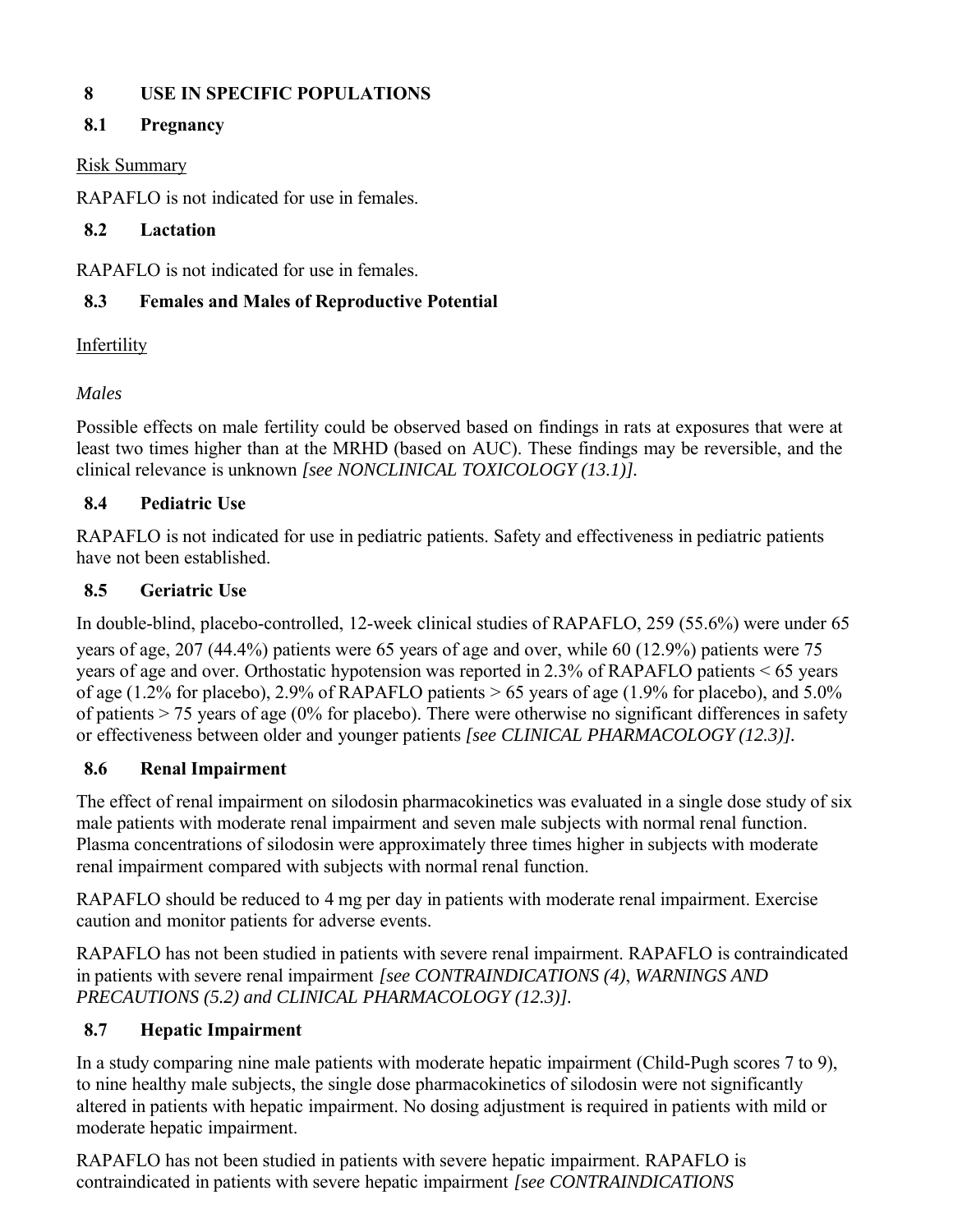*(4), WARNINGS AND PRECAUTIONS (5.3) and CLINICAL PHARMACOLOGY (12.3)].*

# **10 OVERDOSAGE**

RAPAFLO was evaluated at doses of up to 48 mg/day in healthy male subjects. The dose-limiting adverse event was postural hypotension.

Should overdose of RAPAFLO lead to hypotension, support of the cardiovascular system is of first importance. Restoration of blood pressure and normalization of heart rate may be accomplished by maintaining the patient in the supine position. If this measure is inadequate, administration of intravenous fluid should be considered. If necessary, vasopressors could be used, and renal function should be monitored and supported as needed. Dialysis is unlikely to be of significant benefit since silodosin is highly (97%) protein bound.

#### **11 DESCRIPTION**

RAPAFLO is the brand name for silodosin, a selective antagonist of alpha-1 adrenoreceptors. The chemical name of silodosin is 1-(3-Hydroxypropyl)-5-[(2*R*)-2-({2-[2-(2,2,2-

trifluoroethoxy)phenoxy]ethyl}amino)propyl]-2,3-dihydro-1*H*-indole-7-carboxamide and the molecular formula is  $C_{25}H_{32}F_3N_3O_4$  with a molecular weight of 495.53. The structural formula of silodosin is:



Silodosin is a white to pale yellowish white powder that melts at approximately 105 to 109°C. It is very soluble in acetic acid, freely soluble in alcohol, and very slightly soluble in water.

Each RAPAFLO 8 mg capsule for oral administration contains 8 mg silodosin, and the following inactive ingredients: D-mannitol, magnesium stearate, pregelatinized starch, and sodium lauryl sulfate. The size #1 hard gelatin capsules contain gelatin and titanium dioxide. The capsules are printed with edible ink containing FD&C Blue No. 1 Aluminum Lake and yellow iron oxide.

Each RAPAFLO 4 mg capsule for oral administration contains 4 mg silodosin, and the following inactive ingredients: D-mannitol, magnesium stearate, pregelatinized starch, and sodium lauryl sulfate. The size #3 hard gelatin capsules contain gelatin and titanium dioxide. The capsules are printed with edible ink containing yellow iron oxide.

# **12 CLINICAL PHARMACOLOGY**

#### **12.1 Mechanism of Action**

Silodosin is a selective antagonist of post-synaptic alpha-1 adrenoreceptors, which are located in the human prostate, bladder base, bladder neck, prostatic capsule, and prostatic urethra. Blockade of these alpha-1 adrenoreceptors can cause smooth muscle in these tissues to relax, resulting in an improvement in urine flow and a reduction in BPH symptoms.

An *in vitro* study examining binding affinity of silodosin to the three subtypes of the alpha-1 adrenoreceptors (alpha-1A, alpha-1B, and alpha-1D) was conducted. The results of the study demonstrated that silodosin binds with high affinity to the alpha-1A subtype.

### **12.2 Pharmacodynamics**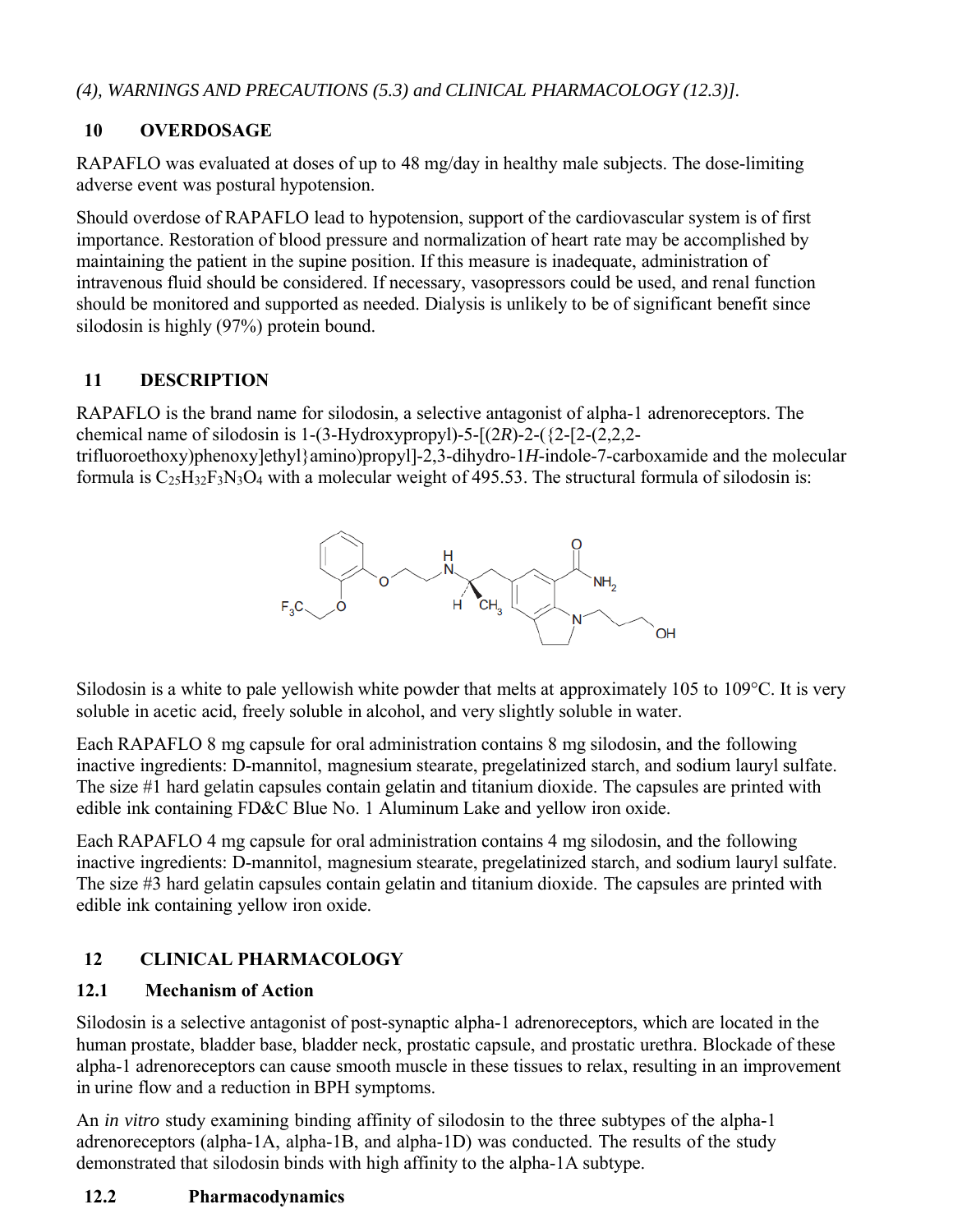#### Orthostatic Effects

A test for postural hypotension was conducted 2 to 6 hours after the first dose in the two 12-week, double-blind, placebo-controlled clinical studies. After the patient had been at rest in a supine position for 5 minutes, the patient was asked to stand. Blood pressure and heart rate were assessed at 1 minute and 3 minutes after standing. A positive result was defined as  $a > 30$  mmHg decrease in systolic blood pressure, or a > 20 mmHg decrease in diastolic blood pressure, or a > 20 bpm increase in heart rate *[see WARNINGS AND PRECAUTIONS (5.1)].*

| <b>Time of Measurement</b> | Test Result $N = 466$ n | <b>RAPAFLO Placebo</b> | $= 457$       |  |
|----------------------------|-------------------------|------------------------|---------------|--|
|                            |                         | $\frac{1}{2}$          | n(%)          |  |
| 1 Minute After Standing    | Negative                | 459 (98.7)             | 454 (99.6)    |  |
|                            | Positive                | 6(1.3)                 | 2 (0.4)       |  |
| 3 Minutes After            | Negative                | 456 (98.1)             | (99.6)<br>454 |  |
| Standing                   | Positive                | (1.9)                  | (0.4)         |  |

#### **Table 2 Summary of Orthostatic Test Results in 12-week, Placebo-Controlled Clinical Trials**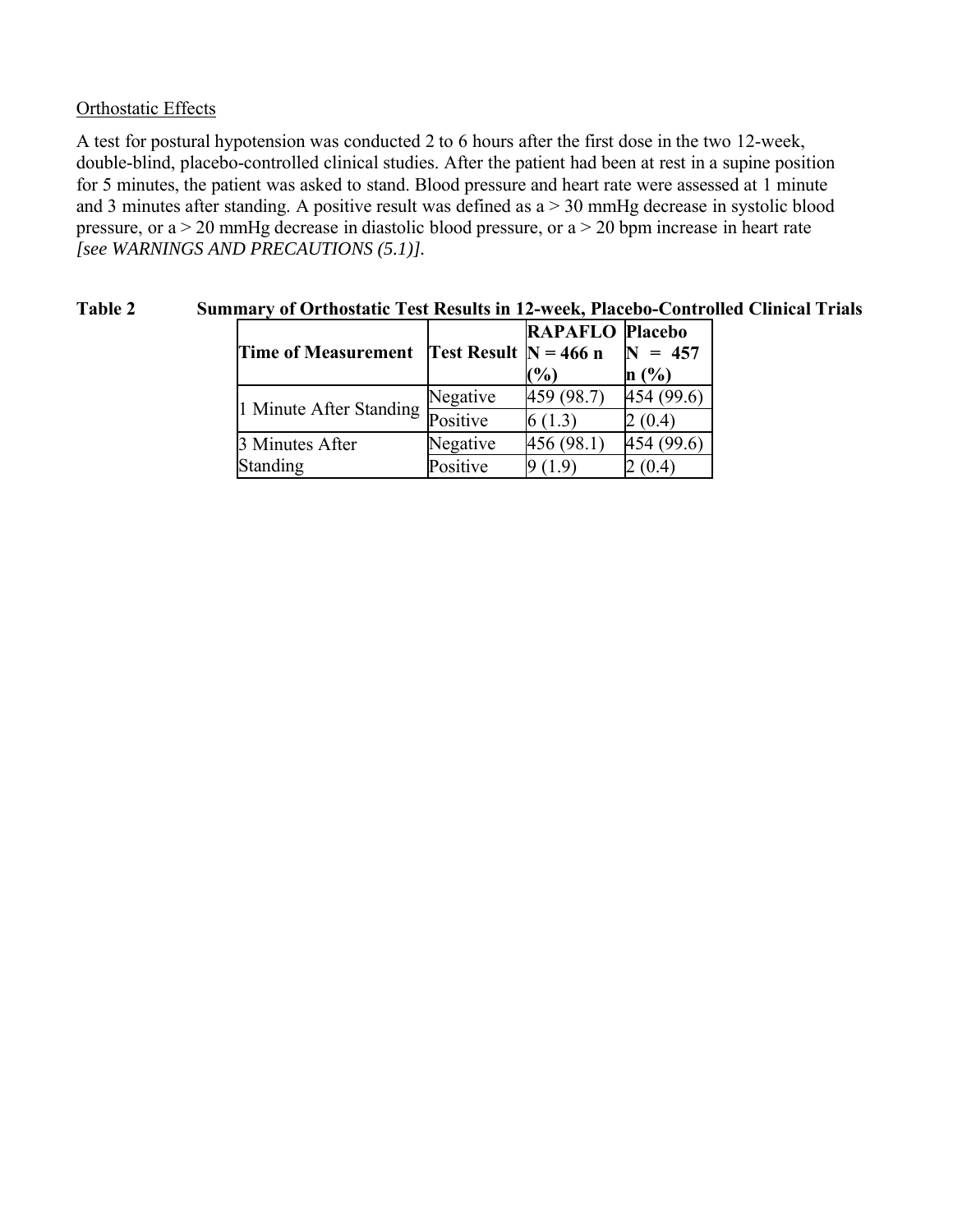#### Cardiac Electrophysiology

The effect of RAPAFLO on QT interval was evaluated in a double-blind, randomized, active- (moxifloxacin) and placebo-controlled, parallel-group study in 189 healthy male subjects aged 18 to 45 years. Subjects received either RAPAFLO 8 mg, RAPAFLO 24 mg, or placebo once daily for five days, or a single dose of moxifloxacin 400 mg on Day 5 only. The 24 mg dose of RAPAFLO was selected to achieve blood levels of silodosin that may be seen in a "worst-case" scenario exposure (i.e., in the setting of concomitant renal disease or use of strong CYP3A4 inhibitors) *[see CONTRAINDICATIONS (4), WARNINGS AND PRECAUTIONS (5.3) and CLINICAL PHARMACOLOGY (12.3)].* QT interval was measured during a 24-hour period following dosing on Day 5 (at silodosin steady state).

RAPAFLO was not associated with an increase in individual corrected (QTcI) QT interval at any time during steady state measurement, while moxifloxacin, the active control, was associated with a maximum 9.59 msec increase in QTcI.

There has been no signal of Torsade de Pointes in the post-marketing experience with silodosin outside the United States.

### **12.3 Pharmacokinetics**

The pharmacokinetics of silodosin have been evaluated in adult male subjects with doses ranging from 0.1 mg to 24 mg per day. The pharmacokinetics of silodosin are linear throughout this dosage range.

#### Absorption

The pharmacokinetic characteristics of silodosin 8 mg once daily were determined in a multi-dose, open-label, 7-day pharmacokinetic study completed in 19 healthy, target-aged (> 45 years of age) male subjects. Table 3 presents the steady state pharmacokinetics of this study.

#### **Table 3 Mean (±SD) Steady State Pharmacokinetic Parameters in Healthy Males Following Silodosin 8 mg Once Daily with Food**

| $C_{\text{max}}$ (ng/mL)                                                                                                                                                                                     | $t_{\text{max}}$ (hours) | $t_{1/2}$ (hours) | $AUC_{ss}$<br>$(ng\cdot hr/mL)$ |
|--------------------------------------------------------------------------------------------------------------------------------------------------------------------------------------------------------------|--------------------------|-------------------|---------------------------------|
| $61.6 \pm 27.54$                                                                                                                                                                                             | $2.6 \pm 0.90$           | $13.3 \pm 8.07$   | $373.4 \pm 164.94$              |
| $C_{\text{max}}$ = maximum concentration, t <sub>max</sub> = time to reach $C_{\text{max}}$ , t <sub>1/2</sub> = elimination half-life,<br>$AUC_{ss}$ = steady state area under the concentration-time curve |                          |                   |                                 |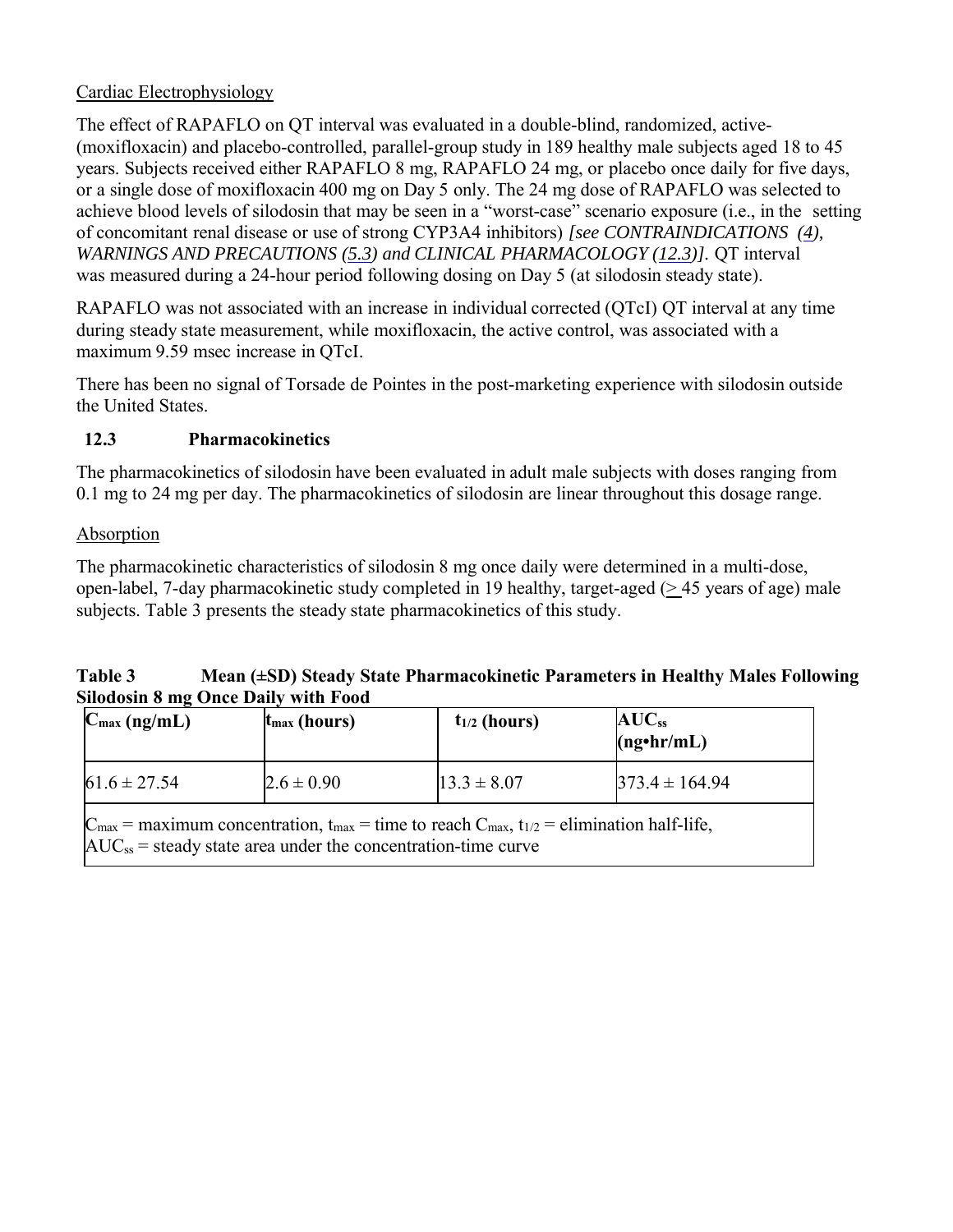**Figure 1 Mean (±SD) Silodosin Steady State Plasma Concentration-Time Profile in Healthy Target-Aged Subjects Following Silodosin 8 mg Once Daily with Food**



The absolute bioavailability is approximately 32%.

#### *Food Effect*

The maximum effect of food (i.e., co-administration with a high fat, high calorie meal) on the PK of silodosin was not evaluated. The effect of a moderate fat, moderate calorie meal was variable and decreased silodosin Cmax by approximately 18 to 43% and AUC by 4 to 49% across three different studies.

In a single-center, open-label, single-dose, randomized, two-period crossover study in twenty healthy male subjects age 21 to 43 years under fed conditions, a study was conducted to evaluate the relative bioavailability of the contents of an 8 mg capsule (size #1) of silodosin sprinkled on applesauce compared to the product administered as an intact capsule. Based on  $AUC_{0-24}$  and  $C_{\text{max}}$ , silodosin administered by sprinkling the contents of a RAPAFLO capsule onto a tablespoonful of applesauce was found to be bioequivalent to administering the capsule whole.

#### **Distribution**

Silodosin has an apparent volume of distribution of 49.5 L and is approximately 97% protein bound.

#### Elimination

#### *Metabolism*

Silodosin undergoes extensive metabolism through glucuronidation, alcohol and aldehyde dehydrogenase, and cytochrome P450 3A4 (CYP3A4) pathways. The main metabolite of silodosin is a glucuronide conjugate (KMD-3213G) that is formed via direct conjugation of silodosin by UDPglucuronosyltransferase 2B7 (UGT2B7). Co-administration with inhibitors of UGT2B7 (e.g., probenecid, valproic acid, fluconazole) may potentially increase exposure to silodosin. KMD-3213G, which has been shown *in vitro* to be active, has an extended half-life (approximately 24 hours) and reaches plasma exposure (AUC) approximately four times greater than that of silodosin. The second major metabolite (KMD-3293) is formed via alcohol and aldehyde dehydrogenases and reaches plasma exposures similar to that of silodosin. KMD-3293 is not expected to contribute significantly to the overall pharmacologic activity of RAPAFLO.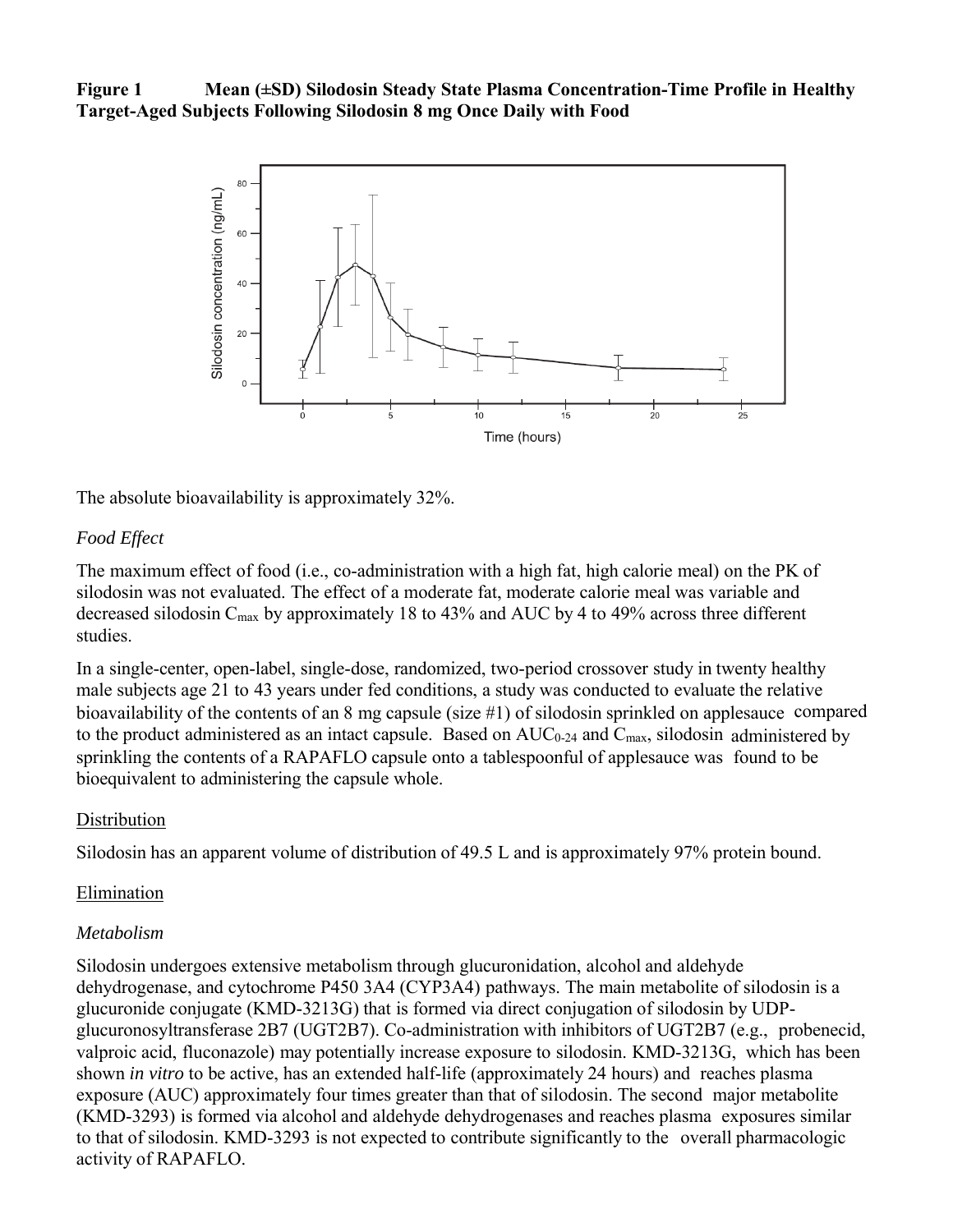#### *Excretion*

Following oral administration of  ${}^{14}C$ -labeled silodosin, the recovery of radioactivity after 10 days was approximately 33.5% in urine and 54.9% in feces. After intravenous administration, the plasma clearance of silodosin was approximately 10 L/hour.

#### Special Populations

#### *Race*

No clinical studies specifically investigating the effects of race have been performed.

#### *Geriatric*

In a study comparing 12 geriatric males (mean age 69 years) and 9 young males (mean age 24 years), the exposure (AUC) and elimination half-life of silodosin were approximately 15% and 20%, respectively, greater in geriatric than young subjects. No difference in the C<sub>max</sub> of silodosin was observed *[see USE IN SPECIFIC POPULATIONS (8.5)].* 

#### *Pediatric*

RAPAFLO has not been evaluated in patients less than 18 years of age.

#### *Renal Impairment*

In a study with six subjects with moderate renal impairment, the total silodosin (bound and unbound) AUC, C<sub>max</sub>, and elimination half-life were 3.2-, 3.1-, and 2-fold higher, respectively, compared to seven subjects with normal renal function. The unbound silodosin AUC and  $C_{\text{max}}$  were 2.0- and 1.5-fold higher, respectively, in subjects with moderate renal impairment compared to the normal controls.

In controlled and uncontrolled clinical studies, the incidence of orthostatic hypotension and dizziness was greater in subjects with moderate renal impairment treated with 8 mg RAPAFLO daily than in subjects with normal or mildly impaired renal function *[see CONTRAINDICATIONS (4), WARNINGS AND PRECAUTIONS (5.2) and USE IN SPECIFIC POPULATIONS (8.6)].*

### *Hepatic Impairment*

In a study comparing nine male patients with moderate hepatic impairment (Child-Pugh scores 7 to 9), to nine healthy male subjects, the single dose pharmacokinetic disposition of silodosin was not significantly altered in the patients with moderate hepatic impairment. No dosing adjustment is required in patients with mild or moderate hepatic impairment. The pharmacokinetics of silodosin in patients with severe hepatic impairment have not been studied *[see CONTRAINDICATIONS (4), WARNINGS AND PRECAUTIONS (5.3) and USE IN SPECIFIC POPULATIONS (8.7)].* 

#### Drug Interactions

### *Cytochrome P450 (CYP) 3A4 Inhibitors*

Two clinical drug interaction studies were conducted in which a single oral dose of silodosin was coadministered with the strong CYP3A4 inhibitor, ketoconazole, at doses of 400 mg and 200 mg, respectively, once daily for 4 days. Co-administration of 8 mg silodosin with 400 mg ketoconazole led to 3.8-fold increase in silodosin C<sub>max</sub> and 3.2-fold increase in AUC. Co-administration of 4 mg silodosin with 200 mg ketoconazole led to similar increases: 3.7- and 2.9-fold in silodosin  $C_{\text{max}}$  and AUC, respectively. Silodosin is contraindicated with strong CYP3A4 inhibitors.

The effect of moderate CYP3A4 inhibitors on the pharmacokinetics of silodosin has not been evaluated.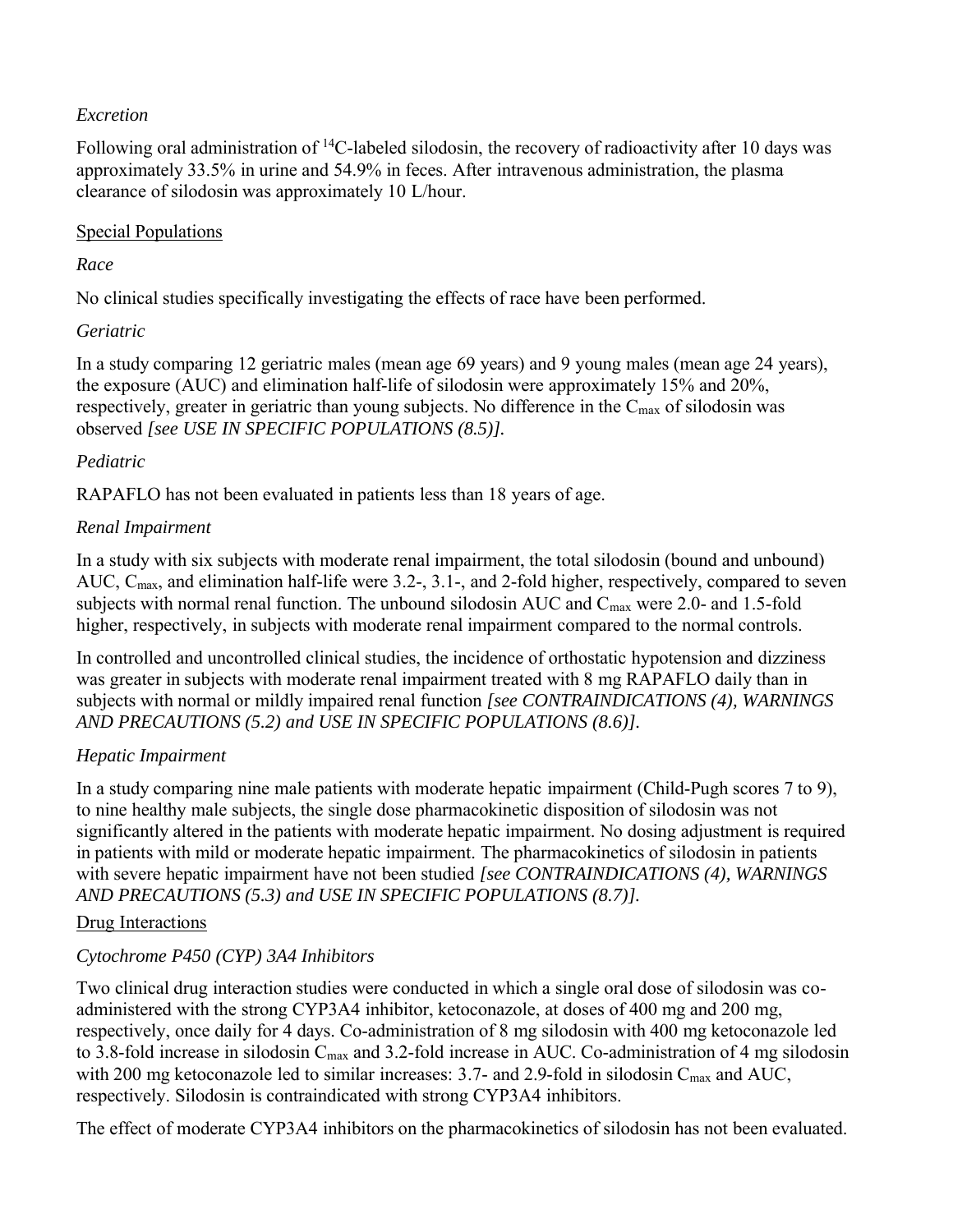Due to the potential for increased exposure to silodosin, caution should be exercised when coadministering silodosin with moderate CYP3A4 inhibitors, particularly those that also inhibit Pglycoprotein (e.g., verapamil, erythromycin).

# *P-glycoprotein (P-gp) Inhibitors*

*In vitro* studies indicated that silodosin is a P-gp substrate. A drug interaction study with a strong P-gp inhibitor has not been conducted. However, in drug interaction studies with ketoconazole, a CYP3A4 inhibitor that also inhibits P-gp, significant increase in exposure to silodosin was observed *[see CLINICAL PHARMACOLOGY (12.3)].* Inhibition of P-gp may lead to increased silodosin concentration. Silodosin is not recommended in patients taking strong P-gp inhibitors (e.g., cyclosporine).

# *Digoxin*

The effect of silodosin on the pharmacokinetics of digoxin was evaluated in a multiple dose, singlesequence, crossover study of 16 healthy males, aged 18 to 45 years. A loading dose of digoxin was administered as 0.5 mg twice daily for one day. Following the loading doses, digoxin (0.25 mg once daily) was administered alone for seven days and then concomitantly with silodosin 4 mg twice a day for the next seven days. No significant differences in digoxin AUC and  $C_{\text{max}}$  were observed when digoxin was administered alone or concomitantly with silodosin.

### *Other Metabolic Enzymes and Transporters*

*In vitro* studies indicated that silodosin administration is not likely to inhibit the activity of CYP1A2, CYP2A6, CYP2C9, CYP2C19, CYP2D6, CYP2E1, and CYP3A4 or induce the activity of CYP1A2, CYP2C8, CYP2C9, CYP2C19, CYP3A4, and P-gp.

# **13 NONCLINICAL TOXICOLOGY**

# **13.1 Carcinogenesis, Mutagenesis, and Impairment of Fertility**

In a 2-year oral carcinogenicity study in rats administered doses up to 150 mg/kg/day [about 8 times the exposure at the MRHD based on AUC of silodosin], an increase in thyroid follicular cell tumor incidence was seen in male rats receiving doses of 150 mg/kg/day. Silodosin induced stimulation of thyroid stimulating hormone (TSH) secretion in the male rat as a result of increased metabolism and decreased circulating levels of thyroxine  $(T_4)$ . These changes are believed to produce specific morphological and functional changes in the rat thyroid including hypertrophy, hyperplasia, and neoplasia. Silodosin did not alter TSH or T4 levels in clinical trials and no effects based on thyroid examinations were noted. The relevance to human risk of these thyroid tumors in rats is not known.

In a 2-year oral carcinogenicity study in mice administered doses up to 100 mg/kg/day in males (about 9 times the exposure at the MRHD based on AUC of silodosin) and 400 mg/kg/day in females (about 72 times the exposure at the MRHD based on AUC), there were no significant tumor findings in male mice. Female mice treated for 2 years with doses of 150 mg/kg/day (about 29 times the exposure at the MRHD based on AUC) or greater had statistically significant increases in the incidence of mammary gland adenoacanthomas and adenocarcinomas. The increased incidence of mammary gland neoplasms in female mice was considered secondary to silodosin-induced hyperprolactinemia measured in the treated mice. Elevated prolactin levels were not observed in clinical trials. The relevance to human risk of prolactin-mediated endocrine tumors in mice is not known. Rats and mice do not produce glucuronidated silodosin, which is present in human serum at approximately four times the level of circulating silodosin and which has similar pharmacological activity to silodosin.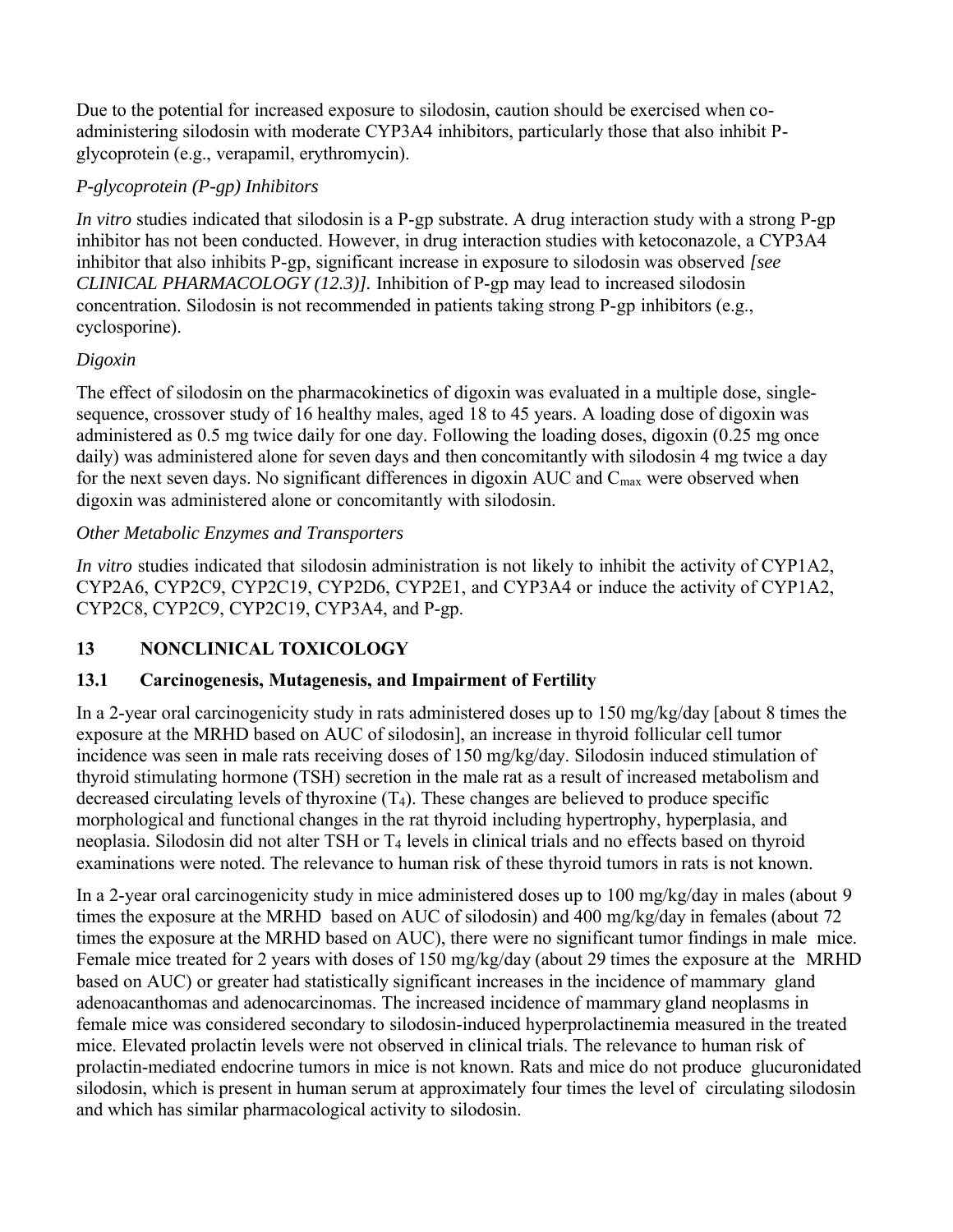Silodosin produced no evidence of mutagenic or genotoxic potential in the *in vitro* Ames assay, mouse lymphoma assay, unscheduled DNA synthesis assay and the *in vivo* mouse micronucleus assay. A weakly positive response was obtained in two *in vitro* Chinese Hamster Lung (CHL) tests for chromosomal aberration assays at high, cytotoxic concentrations.

Treatment of male rats with silodosin for 15 days resulted in decreased fertility at the high dose of 20 mg/kg/day (about 2 times the exposure at the MRHD based on AUC) which was reversible following a two-week recovery period. No effect was observed at 6 mg/kg/day. The clinical relevance of this finding is not known.

In a fertility study in female rats, the high dose of 20 mg/kg/day (about 1 to 4 times the exposure at the MRHD based on AUC) resulted in estrus cycle changes, but no effect on fertility. No effect on the estrus cycle was observed at 6 mg/kg/day.

In a male rat fertility study, sperm viability and count were significantly lower after administration of 600 mg/kg/day (about 65 times the exposure at the MRHD based on AUC) for one month. Histopathological examination of infertile males revealed changes in the testes and epididymides at 200 mg/kg/day (about 30 times the exposure at the MRHD based on AUC).

# **14 CLINICAL STUDIES**

### **14.1 Benign Prostatic Hyperplasia**

Two 12-week, randomized, double-blind, placebo-controlled, multicenter studies were conducted with 8 mg daily of silodosin. In these two studies, 923 patients [mean age 64.6 years; Caucasian (89.3%), Hispanic (4.9%), Black (3.9%), Asian (1.2%), Other (0.8%)] were randomized and 466 patients received RAPAFLO 8 mg daily. The two studies were identical in design except for the inclusion of pharmacokinetic sampling in Study 1. The primary efficacy assessment was the International Prostate Symptom Score (IPSS) which evaluated irritative (frequency, urgency, and nocturia), and obstructive (hesitancy, incomplete emptying, intermittency, and weak stream) symptoms. Maximum urine flow rate (Qmax) was a secondary efficacy measure.

Mean changes from baseline to last assessment (Week 12) in total IPSS score were statistically significantly greater for groups treated with RAPAFLO than those treated with placebo in both studies (Table 4 and Figures 2 and 3).

# **Table 4 Mean Change (SD) from Baseline to Week 12 in International Prostate Symptom Score in Two Randomized, Controlled, Double-Blind Studies**

|                                                                                                  | <b>Study 1</b>                                        |              |          | Study 2                                          |                        |          |  |
|--------------------------------------------------------------------------------------------------|-------------------------------------------------------|--------------|----------|--------------------------------------------------|------------------------|----------|--|
| <b>Total Symptom Score</b>                                                                       | <b>RAPAFLO</b> Placebo<br>$8 \text{ mg}$<br>(n = 233) | $(n = 228)$  | p-value  | <b>RAPAFLO</b><br>8 <sub>mg</sub><br>$(n = 233)$ | Placebo<br>$(n = 229)$ | p-value  |  |
| <b>Baseline</b>                                                                                  | 21.5(5.38)                                            | [21.4(4.91)] |          | 21.2 (4.88)                                      | 21.2(4.92)             |          |  |
| Week 12 / LOCF Change<br>from Baseline                                                           | $-6.5(6.73)$                                          | $-3.6(5.85)$ | < 0.0001 | $-6.3(6.54)$                                     | $-3.4(5.83)$           | < 0.0001 |  |
| $\text{LOCF}$ – Last observation carried forward for those not completing 12 weeks of treatment. |                                                       |              |          |                                                  |                        |          |  |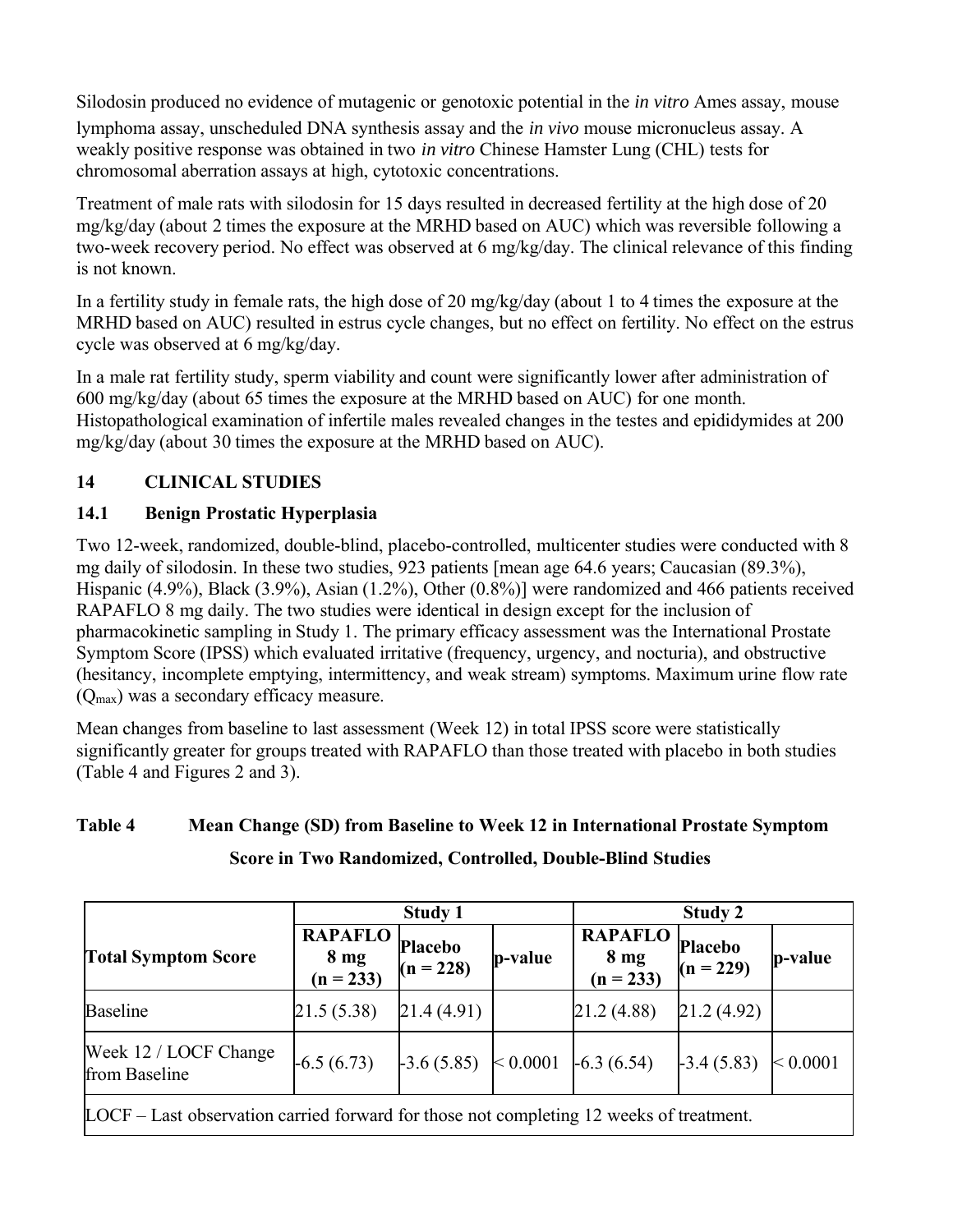



B - Baseline determination taken Day 1 of the study before the initial dose. Subsequent values are observed cases except for LOCF values.

LOCF - Last observation carried forward for those not completing 12 weeks of treatment.

#### **Figure 3 Mean Change from Baseline in IPSS Total Score by Treatment Group and Visit in Study 2**

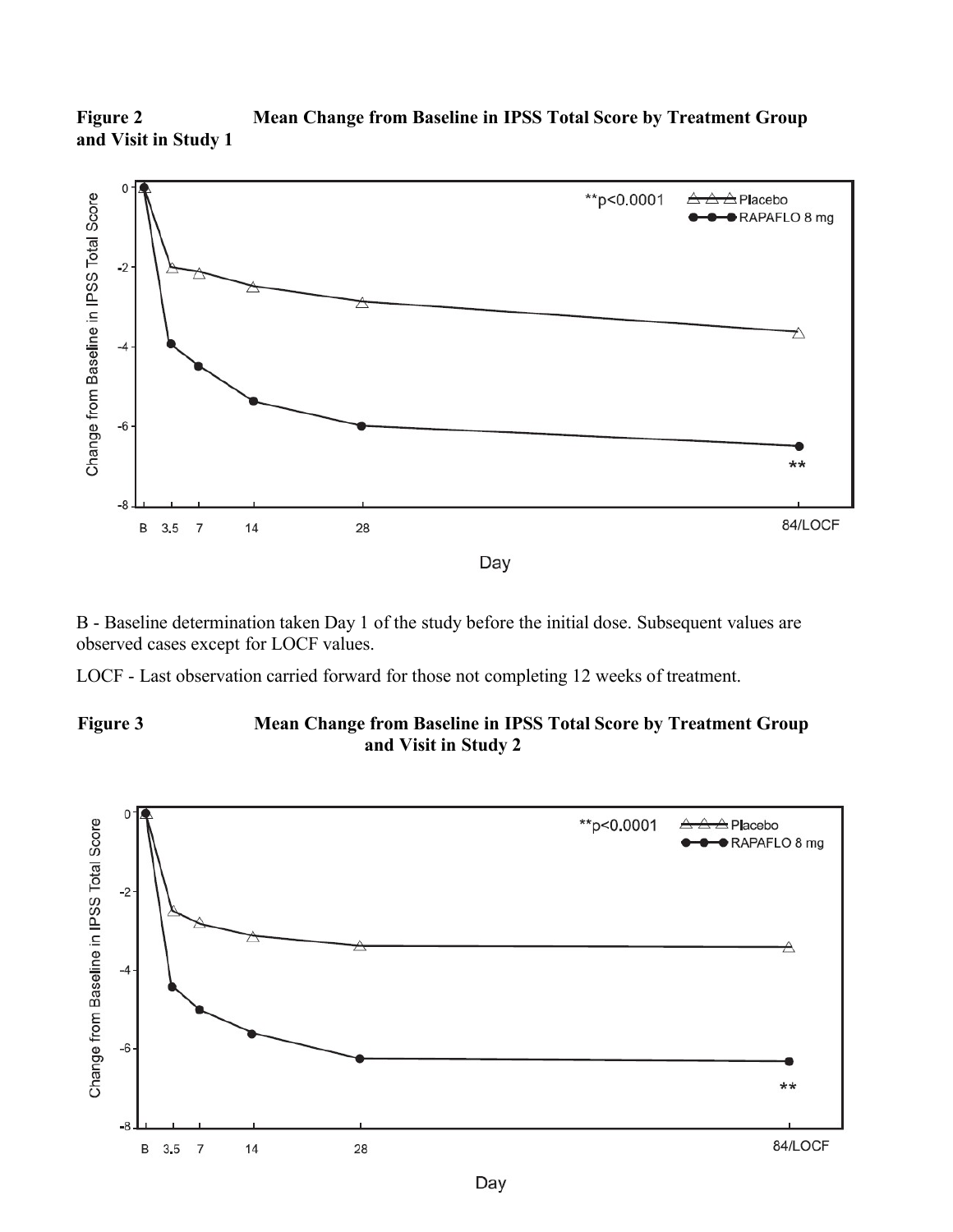B - Baseline determination taken Day 1 of the study before the initial dose. Subsequent values are observed cases except for LOCF values.

LOCF - Last observation carried forward for those not completing 12 weeks of treatment.

Mean IPSS total score for RAPAFLO once daily groups showed a decrease starting at the first scheduled observation and remained decreased through the 12 weeks of treatment in both studies.

RAPAFLO produced statistically significant increases in maximum urinary flow rates from baseline to last assessment (Week 12) versus placebo in both studies (Table 5 and Figures 4 and 5). Mean peak flow rate increased starting at the first scheduled observation at Day 1 and remained greater than the baseline flow rate through the 12 weeks of treatment for both studies.

#### **Table 5 Mean Change (SD) from Baseline in Maximum Urinary Flow Rate (mL/sec) in Two Randomized, Controlled, Double-Blind Studies**

|                             |           | <b>Study 1</b>                                     |                             |                        | Study 2                                            |  |  |
|-----------------------------|-----------|----------------------------------------------------|-----------------------------|------------------------|----------------------------------------------------|--|--|
| $8 \text{ mg}$<br>(n = 233) |           |                                                    | $8 \text{ mg}$<br>(n = 233) |                        | p-value                                            |  |  |
| 9.0(2.60)                   |           |                                                    |                             |                        |                                                    |  |  |
| 2.2(4.31)                   | 1.2(3.81) |                                                    |                             | 1.9(4.82)              | 0.0431                                             |  |  |
|                             |           | <b>RAPAFLO</b> Placebo<br>$(n = 228)$<br>9.0(2.85) | p-value<br>0.0060           | 8.4(2.48)<br>2.9(4.53) | <b>RAPAFLO</b> Placebo<br>$(n = 229)$<br>8.7(2.67) |  |  |

LOCF – Last observation carried forward for those not completing 12 weeks of treatment.

#### Figure 4 Mean Change from Baseline in Q<sub>max</sub> (mL/sec) by Treatment Group and Visit in **Study 1**

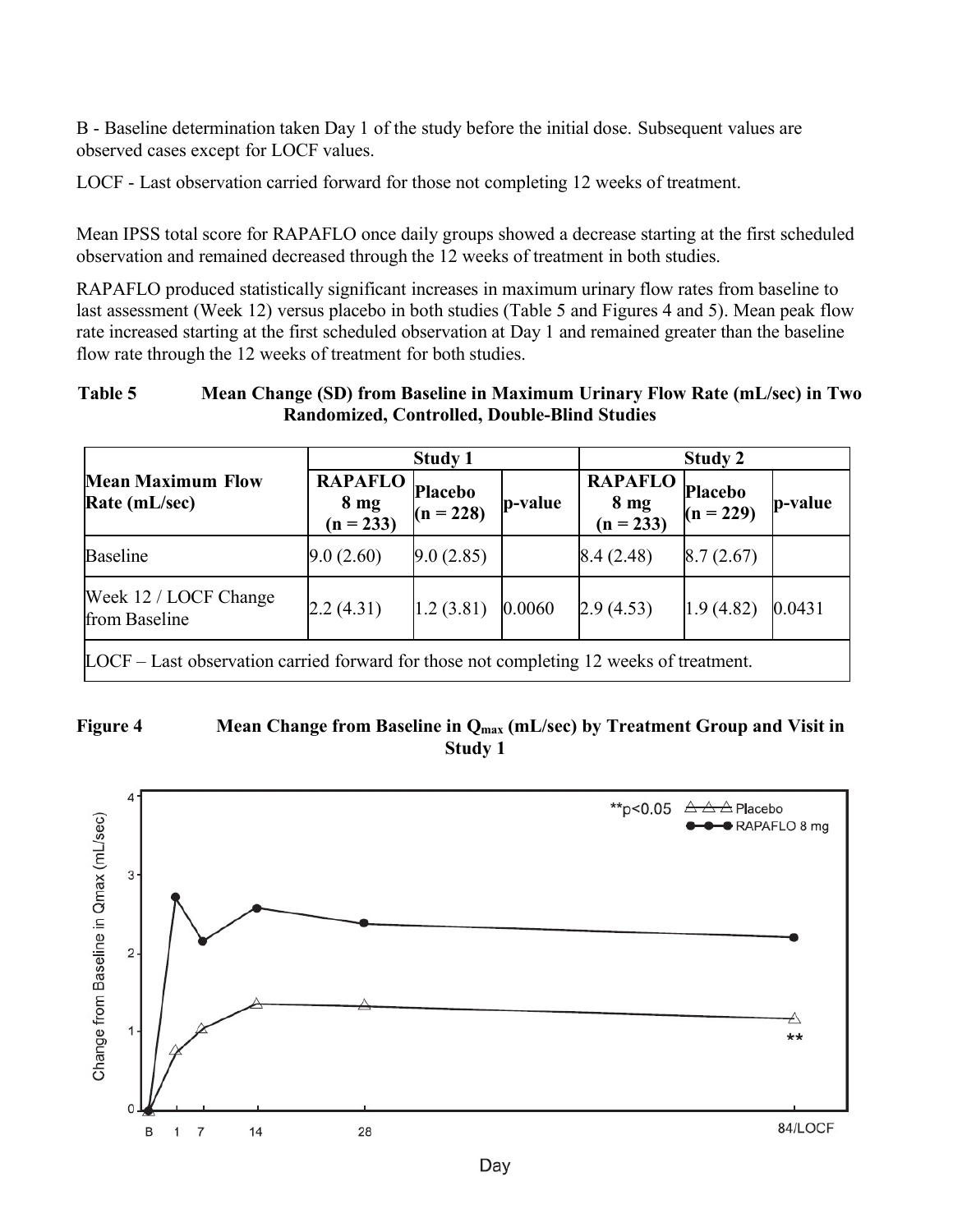B - Baseline determination taken Day 1 of the study before the initial dose. Subsequent values are observed cases except for LOCF values.

LOCF - Last observation carried forward for those not completing 12 weeks of treatment.

Note - The first Q<sub>max</sub> assessments at Day 1 were taken 2 to 6 hours after patients received the first dose of double-blind medication.

Note - Measurements at each visit were scheduled 2 to 6 hours after dosing (approximate peak plasma silodosin concentration).

#### Figure 5 Mean Change from Baseline in Q<sub>max</sub> (mL/sec) by Treatment Group and Visit in **Study 2**



B - Baseline determination taken Day 1 of the study before the initial dose. Subsequent values are observed cases except for LOCF values.

LOCF - Last observation carried forward for those not completing 12 weeks of treatment.

Note - The first Q<sub>max</sub> assessments at Day 1 were taken 2 to 6 hours after patients received the first dose of double-blind medication.

Note - Measurements at each visit were scheduled 2 to 6 hours after dosing (approximate peak plasma silodosin concentration).

### **16 HOW SUPPLIED/STORAGE AND HANDLING**

**White, opaque, hard gelatin 8 mg capsules.** Cap is imprinted with "WATSON 152" in green. Body is imprinted with "8 mg" in green. 8 mg capsules are supplied in unit of use HDPE bottles of:

30 capsules (**NDC 0023-6142-30**)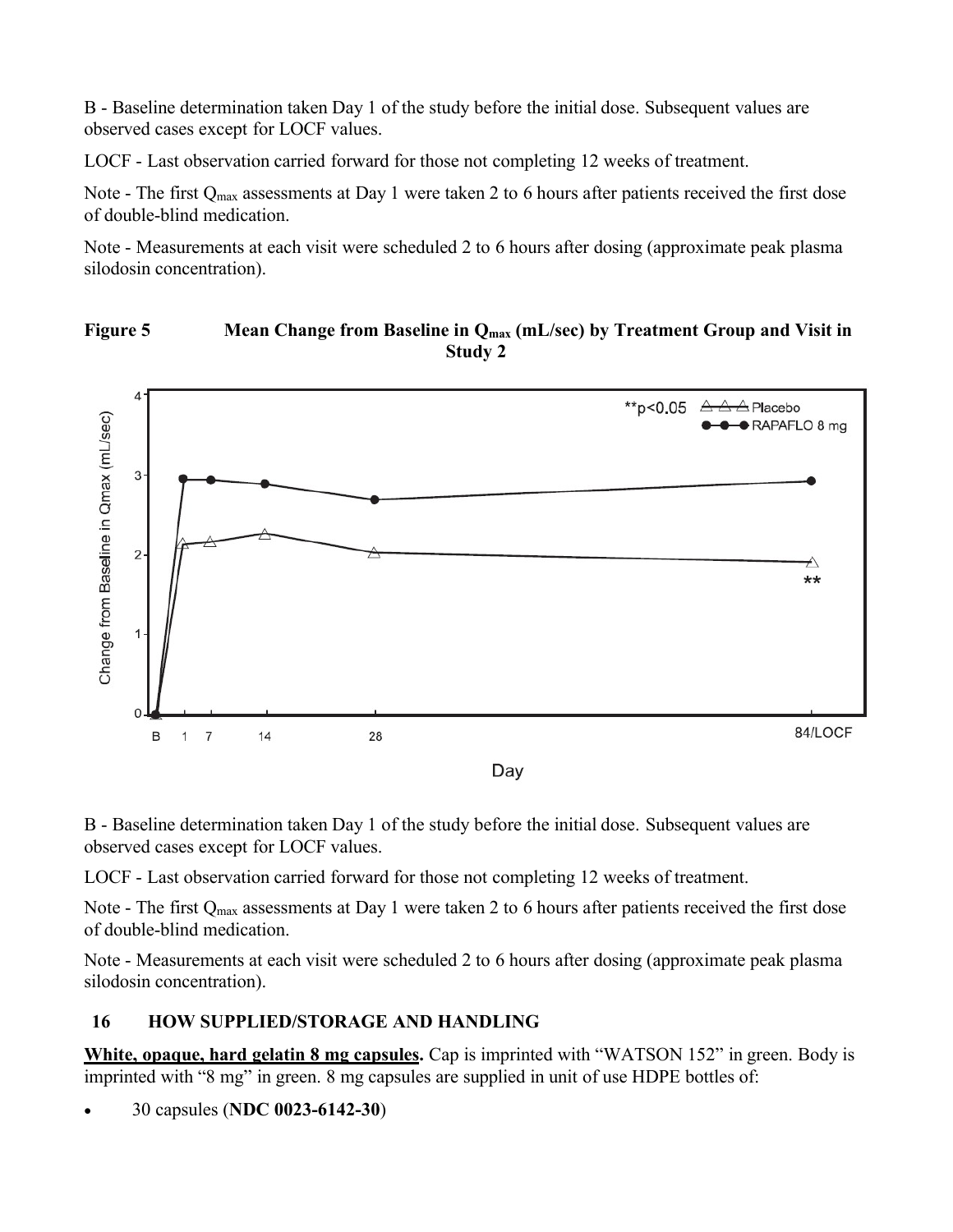#### 90 capsules (**NDC 0023-6142-90**)

Bottles of 30 and 90 capsules are supplied with child-resistant closures.

**White, opaque, hard gelatin 4 mg capsules.** Cap is imprinted with "WATSON 151" in gold. Body is imprinted with "4 mg" in gold. 4 mg capsules are supplied in unit of use HDPE bottles of:

#### 30 capsules (**NDC 0023-6147-30**)

Bottles of 30 capsules are supplied with child-resistant closures.

#### **Storage**

Store at 25°C (77°F); excursions permitted to 15-30°C (59-86°F). [See USP controlled room temperature.] Protect from light and moisture.

#### **Keep out of reach of children.**

# **17 PATIENT COUNSELING INFORMATION**

Advise patients to take RAPAFLO once daily with a meal *[see Dosage and Administration (2.1)]*.

Advise patients about the possible occurrence of symptoms related to postural hypotension (such as dizziness), and should be cautioned about driving, operating machinery, or performing hazardous tasks until they know how RAPAFLO will affect them. This is especially important for those with low blood pressure or who are taking antihypertensive medications *[see Warnings and Precautions (5.1)]*.

Counsel patients on that the most common side effect seen with RAPAFLO is an orgasm with reduced or no semen. This side effect does not pose a safety concern and is reversible with discontinuation of the product *[see Adverse Reactions (6.1)]*.

Counsel patients to telltheir ophthalmologist about the use of RAPAFLO before cataract surgery or other procedures involving the eyes, even if the patient is no longer taking RAPAFLO *[see Warnings and Precautions (5.7)]*.

### **Rx only**

For all medical inquiries contact: Allergan 1-800-678-1605

Distributed by: Allergan USA, Inc. Madison, NJ 07940

Under license from: Kissei Pharmaceutical Co., Ltd. Nagano, Japan

Product of Japan Manufactured by Teva Dupnista, Bulgaria

© 2020 Allergan. All rights reserved. RAPAFLO® and its design are registered trademarks of Allergan Sales, LLC. Allergan® and its design are trademarks of Allergan, Inc.